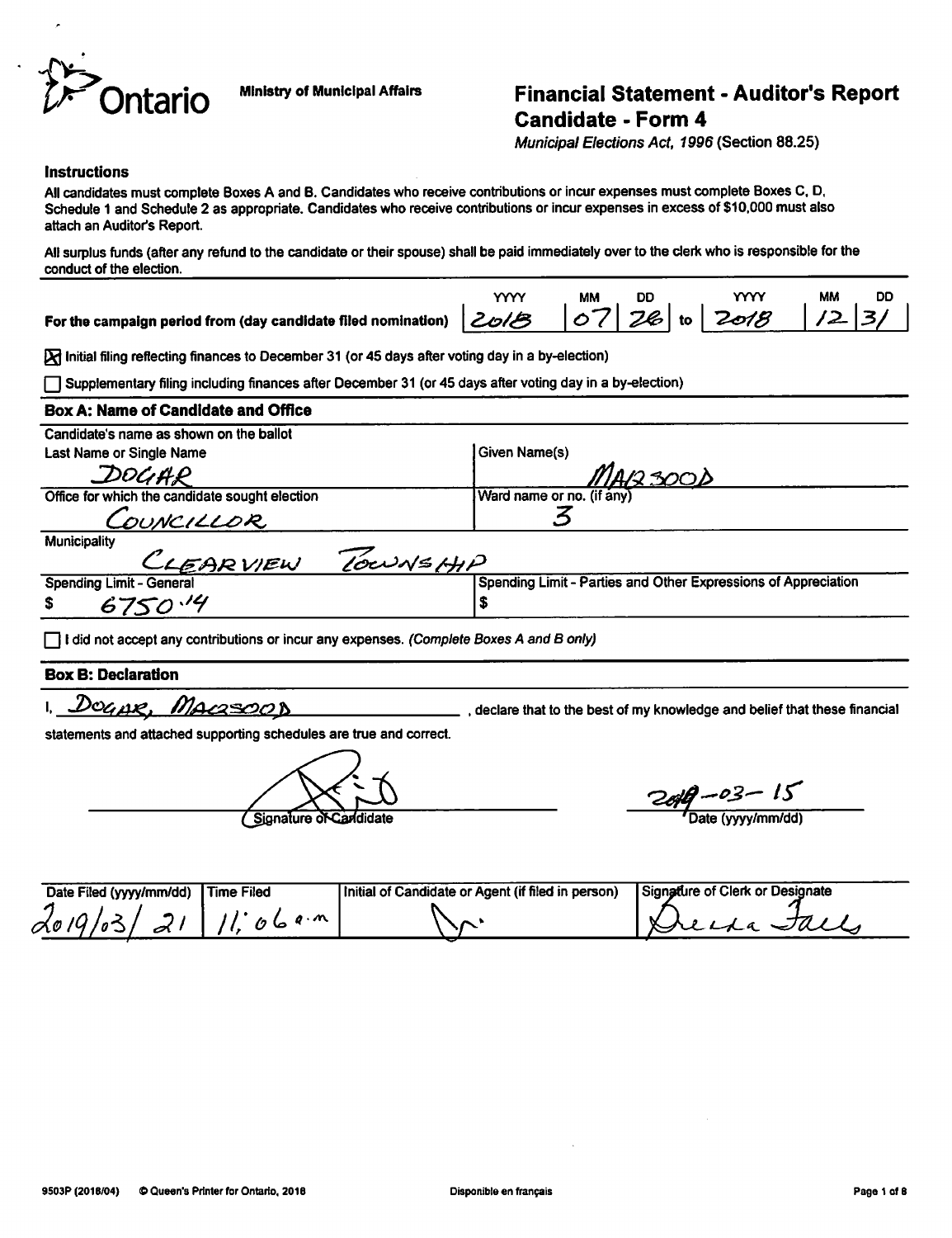| <b>LOAN</b>                                                                                                                                                                                                                                |                                           |  |
|--------------------------------------------------------------------------------------------------------------------------------------------------------------------------------------------------------------------------------------------|-------------------------------------------|--|
| Name of bank or recognized lending institution                                                                                                                                                                                             |                                           |  |
| <b>Amount borrowed</b><br>\$<br>$236 - 70$                                                                                                                                                                                                 |                                           |  |
| <b>INCOME</b>                                                                                                                                                                                                                              |                                           |  |
| Total amount of all contributions (from line 1A in Schedule 1)                                                                                                                                                                             | $+$ \$<br>$836 - 70$                      |  |
| Revenue from items \$25 or less                                                                                                                                                                                                            | $\overline{\mathbf{s}}$                   |  |
| Sign deposit refund                                                                                                                                                                                                                        | + T                                       |  |
| Revenue from fundraising events not deemed a contribution (from Part III of                                                                                                                                                                |                                           |  |
| Schedule 2)                                                                                                                                                                                                                                | $+$ $\frac{\sqrt{5}}{2}$                  |  |
| Interest earned by campaign bank account                                                                                                                                                                                                   | $+$ \$                                    |  |
| Other (provide full details)                                                                                                                                                                                                               |                                           |  |
|                                                                                                                                                                                                                                            | $+$ \$                                    |  |
|                                                                                                                                                                                                                                            | $+$ \$                                    |  |
|                                                                                                                                                                                                                                            | $+$ \$<br>$+$ \$                          |  |
| <u> 1980 - Andrea Andrew Barbara, Amerikaansk politik (</u>                                                                                                                                                                                | $+$ \$                                    |  |
| 5.<br>Total Campaign Income (Do not include loan)                                                                                                                                                                                          | $=$ \$                                    |  |
|                                                                                                                                                                                                                                            |                                           |  |
| <b>EXPENSES</b> (Note: include the value of contributions of goods and services)<br><b>Expenses subject to general spending limit</b><br>Inventory from previous campaign used in this campaign (list details in Table 4 of<br>Schedule 1) | \$                                        |  |
| Advertising                                                                                                                                                                                                                                | $+$ \$                                    |  |
| <b>Brochures/flyers</b>                                                                                                                                                                                                                    | $+$ \$                                    |  |
| Signs (including sign deposit)                                                                                                                                                                                                             | $666 - 70$<br>$+$ \$                      |  |
| Meetings hosted                                                                                                                                                                                                                            | $+\overline{\$}$                          |  |
| Office expenses incurred until voting day                                                                                                                                                                                                  | $+\overline{\$}$                          |  |
| Phone and/or internet expenses incurred until voting day                                                                                                                                                                                   | $+\overline{\$}$                          |  |
| Salaries, benefits, honoraria, professional fees incurred until voting day                                                                                                                                                                 | $\boldsymbol{\mathsf{s}}$<br>÷            |  |
| Bank charges incurred until voting day                                                                                                                                                                                                     | $\boldsymbol{\hat{s}}$<br>÷               |  |
| Interest charged on loan until voting day                                                                                                                                                                                                  | $+$ \$                                    |  |
| Other (provide full details)                                                                                                                                                                                                               |                                           |  |
| <u>Fuel</u>                                                                                                                                                                                                                                | + \$<br>70.00                             |  |
| <u>Momination fee</u>                                                                                                                                                                                                                      | $+$ \$<br>100.00                          |  |
| З.                                                                                                                                                                                                                                         | $+\overline{\$}$                          |  |
|                                                                                                                                                                                                                                            | $+$ \$                                    |  |
| 5.<br>Total Expenses subject to general spending limit                                                                                                                                                                                     | $+$ $\overline{\$}$<br>$= $$<br>836.Zo c2 |  |

Expenses subject to spending limit *for* parties and other expressions of appreciation

| whenieve applies in abouting mill the bactic and and and about a showarding at abbitanting    | + S           |    |
|-----------------------------------------------------------------------------------------------|---------------|----|
|                                                                                               | +             |    |
|                                                                                               |               |    |
|                                                                                               |               |    |
|                                                                                               | ٠             |    |
| Total Expenses subject to spending limit for parties and other expressions<br>of appreciation | Я<br>$\equiv$ | C3 |

 $\mathbf{A}^{(1)}$  and  $\mathbf{A}^{(2)}$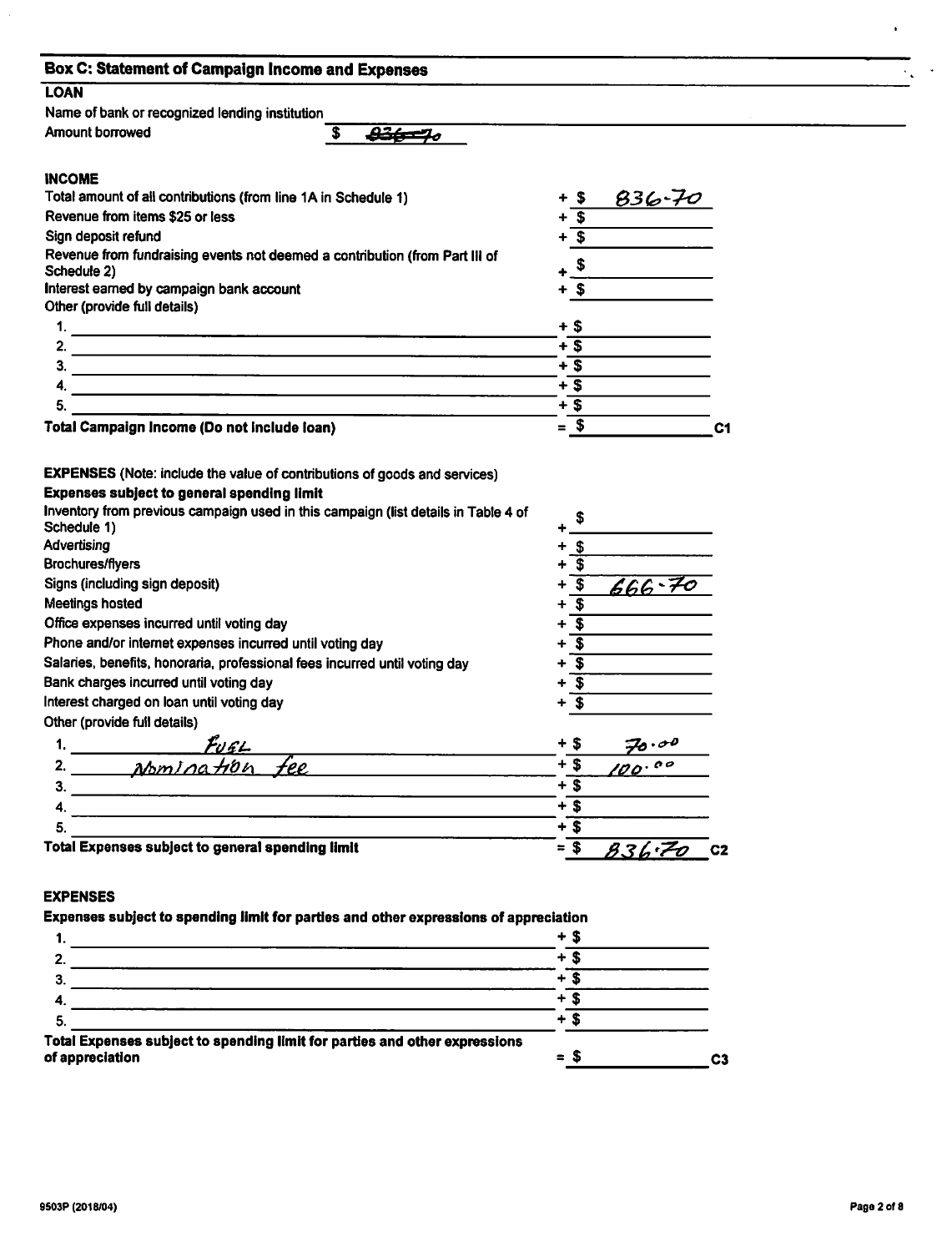| Expenses not subject to spending limits<br>Accounting and audit                                                     | + S                        |                      |
|---------------------------------------------------------------------------------------------------------------------|----------------------------|----------------------|
| Cost of fundraising events/activities (list details in Part IV of Schedule 2)                                       | $\overline{\mathbf{s}}$    |                      |
| Office expenses incurred after voting day                                                                           | $\overline{\mathbf{s}}$    |                      |
| Phone and/or internet expenses incurred after voting day                                                            | $\overline{\mathbf{s}}$    |                      |
| Salaries, benefits, honoraria, professional fees incurred after voting day                                          | $\overline{\mathbf{s}}$    |                      |
| Bank charges incurred after voting day                                                                              | ิริ                        |                      |
| Interest charged on loan after voting day                                                                           | + s                        |                      |
| Expenses related to recount                                                                                         | $+\overline{\mathbf{S}}$   |                      |
| Expenses related to controverted election                                                                           | $+ 5$                      |                      |
| Expenses related to compliance audit                                                                                | $+$ \$                     |                      |
| Expenses related to candidate's disability (provide full details)                                                   |                            |                      |
|                                                                                                                     | $+$ \$                     |                      |
| 2. $\overline{\phantom{a}}$                                                                                         | $+$ \$                     |                      |
| 3.                                                                                                                  | $+$ \$                     |                      |
| 4. $\overline{\phantom{a}}$                                                                                         | $+$ \$                     |                      |
|                                                                                                                     | $+$ \$                     |                      |
| Other (provide full details)                                                                                        |                            |                      |
|                                                                                                                     | $+$ \$                     |                      |
|                                                                                                                     | $+$ \$                     |                      |
|                                                                                                                     | $+$ \$                     |                      |
|                                                                                                                     | $+$ \$                     |                      |
| 5.                                                                                                                  | $+$ \$                     |                      |
| <b>Total Expenses not subject to spending limits</b>                                                                | $=\sqrt{2}$                | C4                   |
| Total Campaign Expenses (C2 + C3 + C4)                                                                              |                            | $836 - 70$<br>$=$ \$ |
| <b>Box D: Calculation of Surplus or Deficit</b>                                                                     |                            |                      |
| Excess (deficiency) of income over expenses (Income minus Total Expenses)<br>$(C1 - C5)$                            | Ø<br>$+$ \$                | D <sub>1</sub>       |
| Eligible deficit carried forward by the candidate from the last election<br>(applies to 2018 regular election only) | . S                        | D <sub>2</sub>       |
| Total $(D1 - D2)$                                                                                                   | $= S$                      |                      |
| If there is a surplus, deduct any refund of candidate's or                                                          |                            |                      |
| spouse's contributions to the campaign                                                                              |                            |                      |
|                                                                                                                     | $=$ S $-$<br>$\mathscr{O}$ |                      |

Ifline D3 shows a surplus, the amount must be paid in trust, at the time the financial statements are filed, to the municipal clerk who is responsible for the conduct of the election.

 $\sim$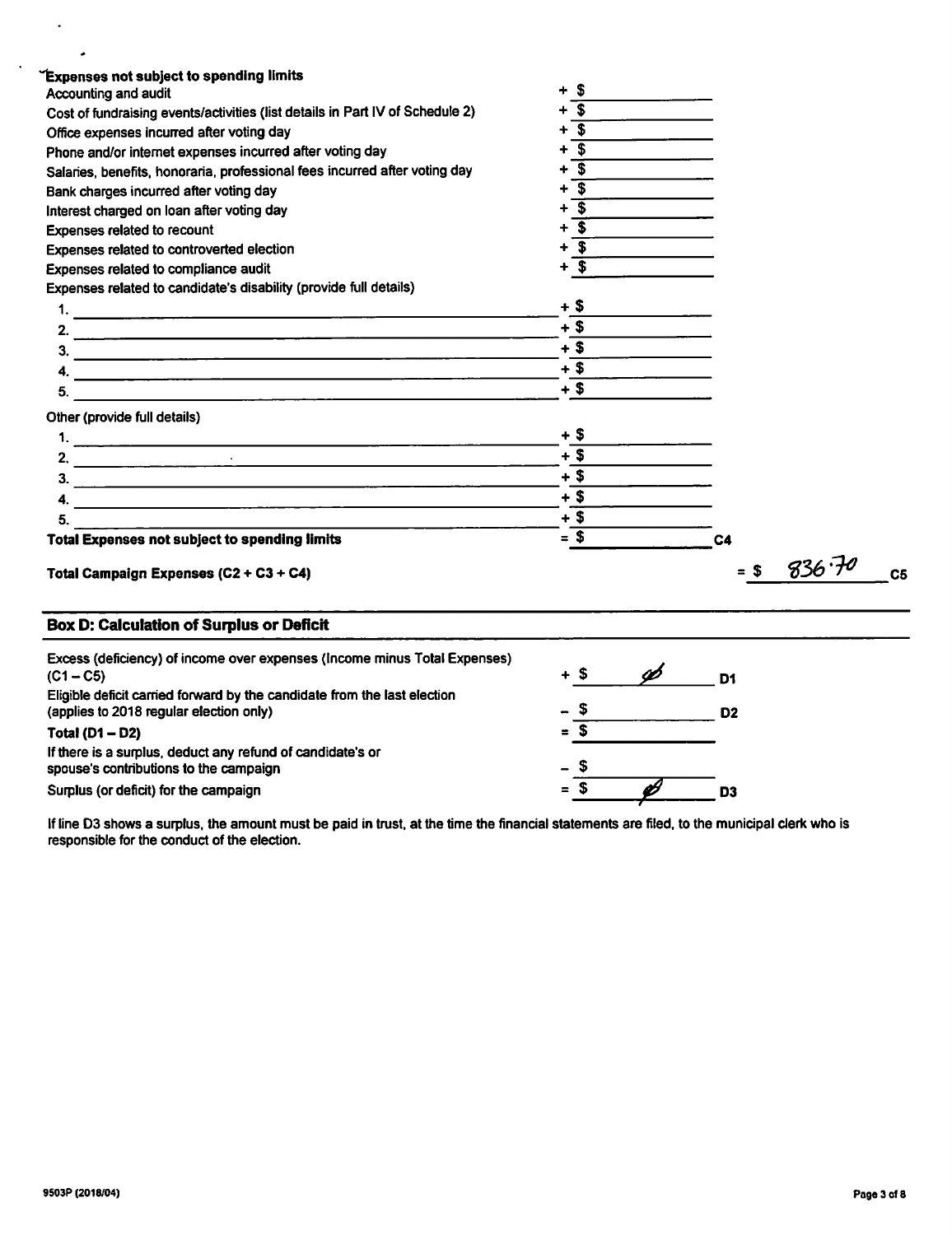| <b>Schedule 1 - Contributions</b>                                                                                                                   |      |         |
|-----------------------------------------------------------------------------------------------------------------------------------------------------|------|---------|
| <b>Part I – Summary of Contributions</b>                                                                                                            |      |         |
| Contributions in money from candidate and spouse                                                                                                    | + \$ | 836`70  |
| Contributions in goods and services from candidate and spouse                                                                                       |      |         |
| (include value listed in Table 3 and Table 4)                                                                                                       | + \$ |         |
| Total value of contributions not exceeding \$100 per contributor                                                                                    |      |         |
| Include ticket revenue, contributions in money, goods and services<br>where the total contribution from a contributor is \$100 or less (do not      |      |         |
| include contributions from candidate or spouse).                                                                                                    | + \$ |         |
| Total value of contributions exceeding \$100 per contributor (from line 1B on page 5;<br>list details in Table 1 and Table 2)                       |      |         |
| Include ticket revenue, contributions in money, goods and services where<br>the total contribution from a contributor exceeds \$100 (do not include |      |         |
| contributions from candidate or spouse).                                                                                                            | + \$ |         |
| Contributions returned or payable to the contributor<br>Less:                                                                                       |      |         |
| Contributions paid or payable to the clerk, including contributions from                                                                            |      |         |
| anonymous sources exceeding \$25                                                                                                                    |      |         |
| Total Amount of Contributions (record under income in Box C)                                                                                        |      | $836 -$ |

# *Part II- Contributions exceeding \$100 per contributor- individuals other than candidate or spouse*

# *Table 1: Monetary contributions from Individuals other than candidate or spouse*

| <b>Name</b> | <b>Full Address</b> | <b>Date Received</b> | <b>Amount \$</b><br>Amount Received \$ Returned to Contributor<br>or Paid to Clerk |
|-------------|---------------------|----------------------|------------------------------------------------------------------------------------|
|             |                     |                      |                                                                                    |
|             |                     |                      |                                                                                    |
|             |                     |                      |                                                                                    |
|             |                     |                      |                                                                                    |
|             |                     |                      |                                                                                    |
|             |                     |                      |                                                                                    |
|             |                     |                      |                                                                                    |
|             |                     |                      |                                                                                    |
|             |                     |                      |                                                                                    |
|             |                     |                      |                                                                                    |

□ Additional information is listed on separate supplementary attachment **Total**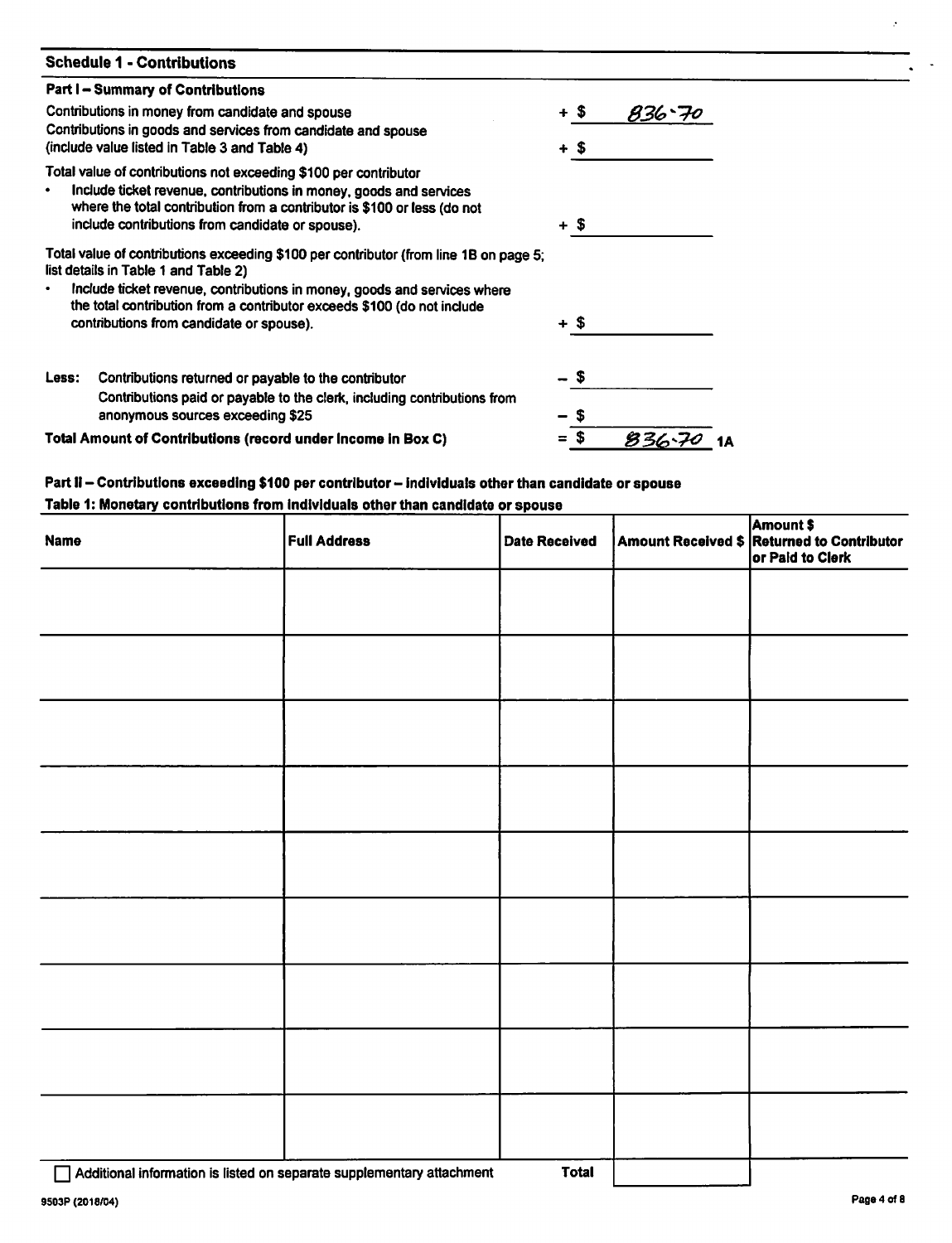#### *' Table 2: Contributions in goods orservices from individuals other than candidate or spouse (Note: must also be recorded as Expenses in Box C)*

| <b>Name</b>                                                       | <b>Full Address</b>                                                                             | <b>Description of Goods</b><br>or Services | <b>Date Received</b><br>(yyyy/mm/dd) | Value \$        |
|-------------------------------------------------------------------|-------------------------------------------------------------------------------------------------|--------------------------------------------|--------------------------------------|-----------------|
|                                                                   |                                                                                                 |                                            |                                      |                 |
|                                                                   |                                                                                                 |                                            |                                      |                 |
|                                                                   |                                                                                                 |                                            |                                      |                 |
|                                                                   |                                                                                                 |                                            |                                      |                 |
|                                                                   |                                                                                                 |                                            |                                      |                 |
|                                                                   |                                                                                                 |                                            |                                      |                 |
|                                                                   |                                                                                                 |                                            |                                      |                 |
|                                                                   |                                                                                                 |                                            |                                      |                 |
|                                                                   | Additional information is listed on separate supplementary attachment                           |                                            | <b>Total</b>                         |                 |
| Total for Part II - Contributions exceeding \$100 per contributor | (Add totals from Table 1 and Table 2 and record the total in Part 1 - Summary of Contributions) |                                            |                                      | <b>1B</b><br>\$ |

## *Part III- Contributions from candidate or spouse*

*Table 3: Contributions in goods or services*

 $\cdot$ 

 $\ddot{\phantom{0}}$ 

| <b>Description of Goods or Services</b> | <b>Date Received</b><br>(yyyy/mm/dd) | Value \$ |
|-----------------------------------------|--------------------------------------|----------|
|                                         |                                      |          |
|                                         |                                      |          |
|                                         |                                      |          |
|                                         |                                      |          |
|                                         |                                      |          |
|                                         |                                      |          |
|                                         |                                      |          |
|                                         |                                      |          |
|                                         |                                      |          |
| —                                       |                                      |          |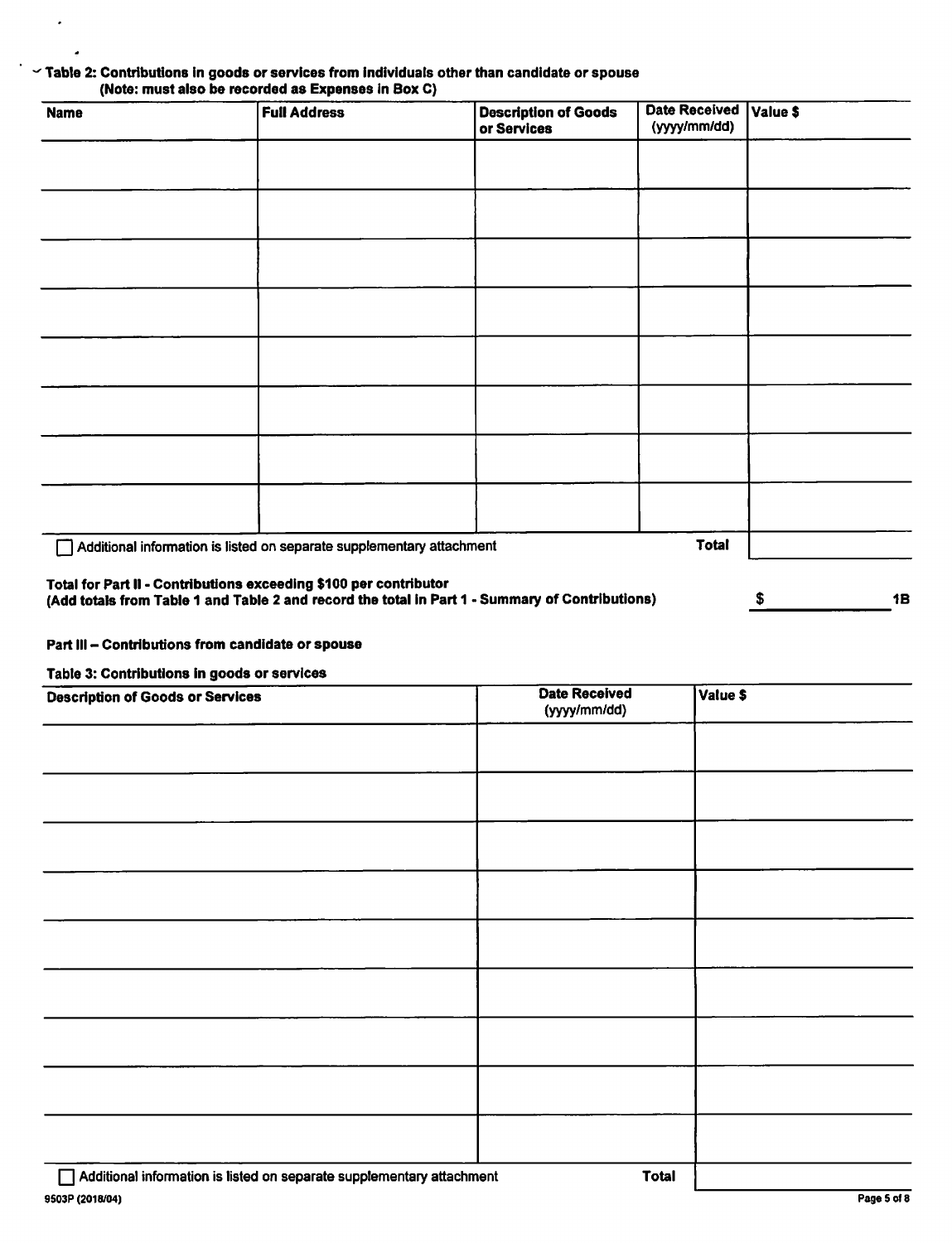#### *Table 4: Inventory of campaign goods and materials from previous municipal campaign used in this campaign (Note: value must be recorded as a contribution from the candidate and as an expense)*

| <b>Description</b>                                                                    | Date Acquired Supplier<br>(yyyy/mm/dd) |  | <b>Quantity</b> | <b>Current Market</b><br>Value \$ |
|---------------------------------------------------------------------------------------|----------------------------------------|--|-----------------|-----------------------------------|
|                                                                                       |                                        |  |                 |                                   |
|                                                                                       |                                        |  |                 |                                   |
|                                                                                       |                                        |  |                 |                                   |
|                                                                                       |                                        |  |                 |                                   |
|                                                                                       |                                        |  |                 |                                   |
|                                                                                       |                                        |  |                 |                                   |
|                                                                                       |                                        |  |                 |                                   |
| Additional information is listed on separate supplementary attachment<br><b>Total</b> |                                        |  |                 |                                   |

k,

 $\ddot{\phantom{1}}$ 

 $\ddot{\phantom{0}}$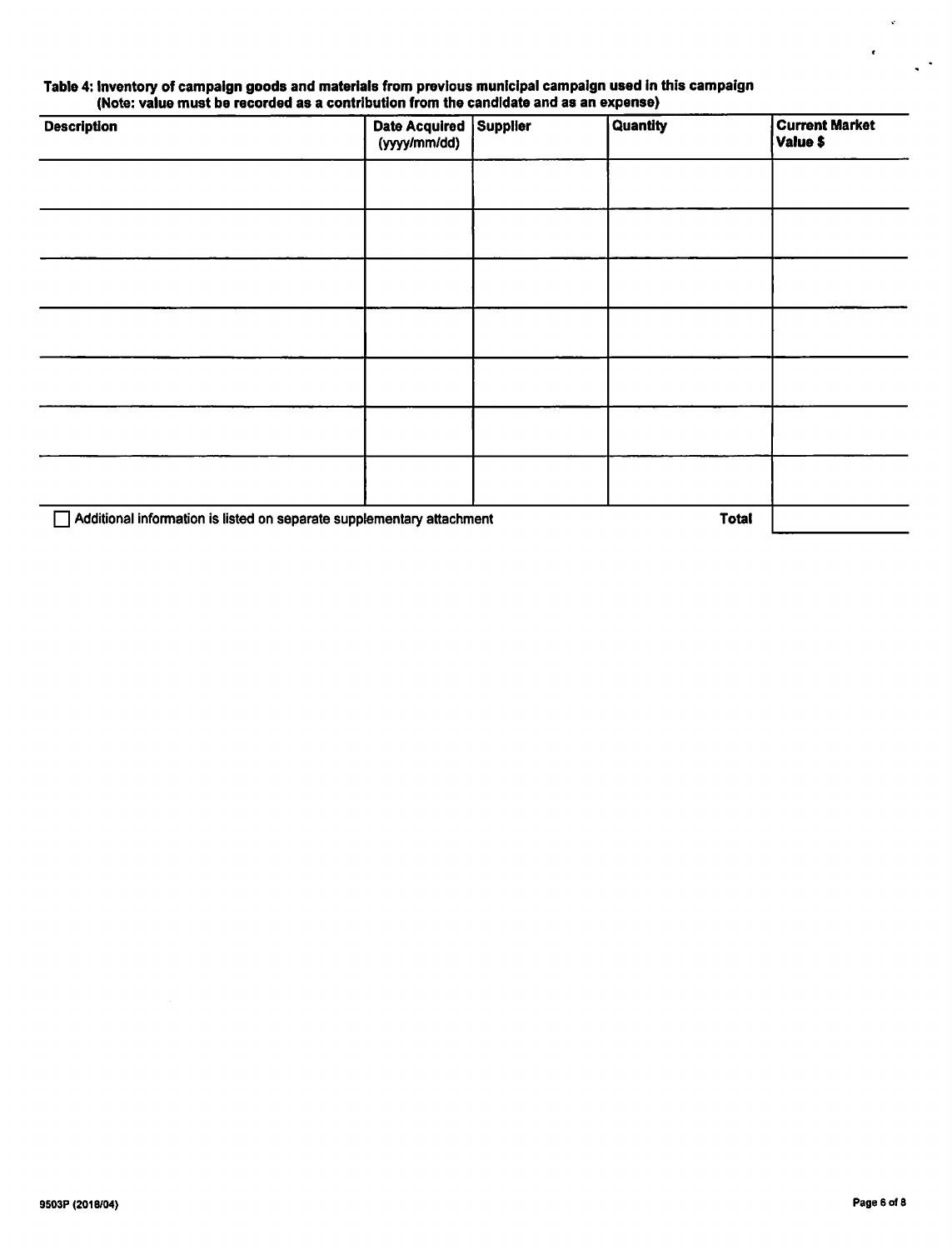| $\backsim$ Schedule 2 – Fundraising Events and Activities                                                 |                          |           |               |
|-----------------------------------------------------------------------------------------------------------|--------------------------|-----------|---------------|
| <b>Fundraising Event/Activity</b><br>Complete a separate schedule for each event or activity held         |                          |           |               |
|                                                                                                           |                          |           |               |
| Additional schedule(s) attached                                                                           |                          |           |               |
| Description of fundraising event/activity<br><u> 1980 - Andrea Andrew Armeni, Amerikaansk politiker (</u> |                          |           |               |
|                                                                                                           |                          |           |               |
| Part I - Ticket revenue                                                                                   |                          |           |               |
| Admission charge (per person)                                                                             |                          |           |               |
| (If there are a range of ticket prices, attach complete breakdown of all ticket                           |                          |           |               |
| sales)<br>Number of tickets sold                                                                          |                          | 2A        |               |
|                                                                                                           |                          | <b>2B</b> | $=$ \$ $\phi$ |
| Total Part I (2A X 2B) (include in Part 1 of Schedule 1)                                                  |                          |           |               |
| Part II - Other revenue deemed a contribution                                                             |                          |           |               |
| (e.g. revenue from goods sold in excess of fair market value)<br>Provide details                          |                          |           |               |
|                                                                                                           |                          |           |               |
|                                                                                                           | $+$ \$                   |           |               |
| $\frac{3}{2}$                                                                                             | $+\overline{\$}$         |           |               |
| 4.                                                                                                        | $+$ \$                   |           |               |
| 5.                                                                                                        | + S                      |           |               |
| Total Part II (include in Part 1 of Schedule 1)                                                           |                          | $=$ \$    |               |
|                                                                                                           |                          |           |               |
| Part III - Other revenue not deemed a contribution                                                        |                          |           |               |
| (e.g. contribution of \$25 or less; goods or services sold for \$25 or less)<br>Provide details           |                          |           |               |
| <u> 1989 - Johann Barn, amerikansk politiker (d. 1989)</u>                                                |                          |           |               |
| 2.                                                                                                        | $+$ \$                   |           |               |
| 3.                                                                                                        | $\sqrt{3}$<br>٠          |           |               |
|                                                                                                           | $+$ \$                   |           |               |
| 5.                                                                                                        | $+\overline{\textbf{S}}$ |           |               |
|                                                                                                           |                          |           | $=$ \$ $\phi$ |
| Total Part III (include under income in Box C)                                                            |                          |           |               |
| Part IV - Expenses related to fundraising event or activity                                               |                          |           |               |
| Provide details                                                                                           |                          |           |               |
| 1.                                                                                                        |                          |           |               |
| 2.                                                                                                        | $+\overline{\textbf{S}}$ |           |               |

3.  $+$  \$ 4.  $\frac{4}{5}$ .  $5.$   $\overline{\phantom{0}}$ 6. *+*\_\$  $\overline{8}$ .  $7.$  $\overline{\phantom{a}}$ Total Part IV Expenses (include under Expenses in Box C)  $=$   $\frac{\ }{s}$   $=$   $\frac{\cancel{0}}{s}$ 

 $\mathcal{L}_{\mathcal{A}}$